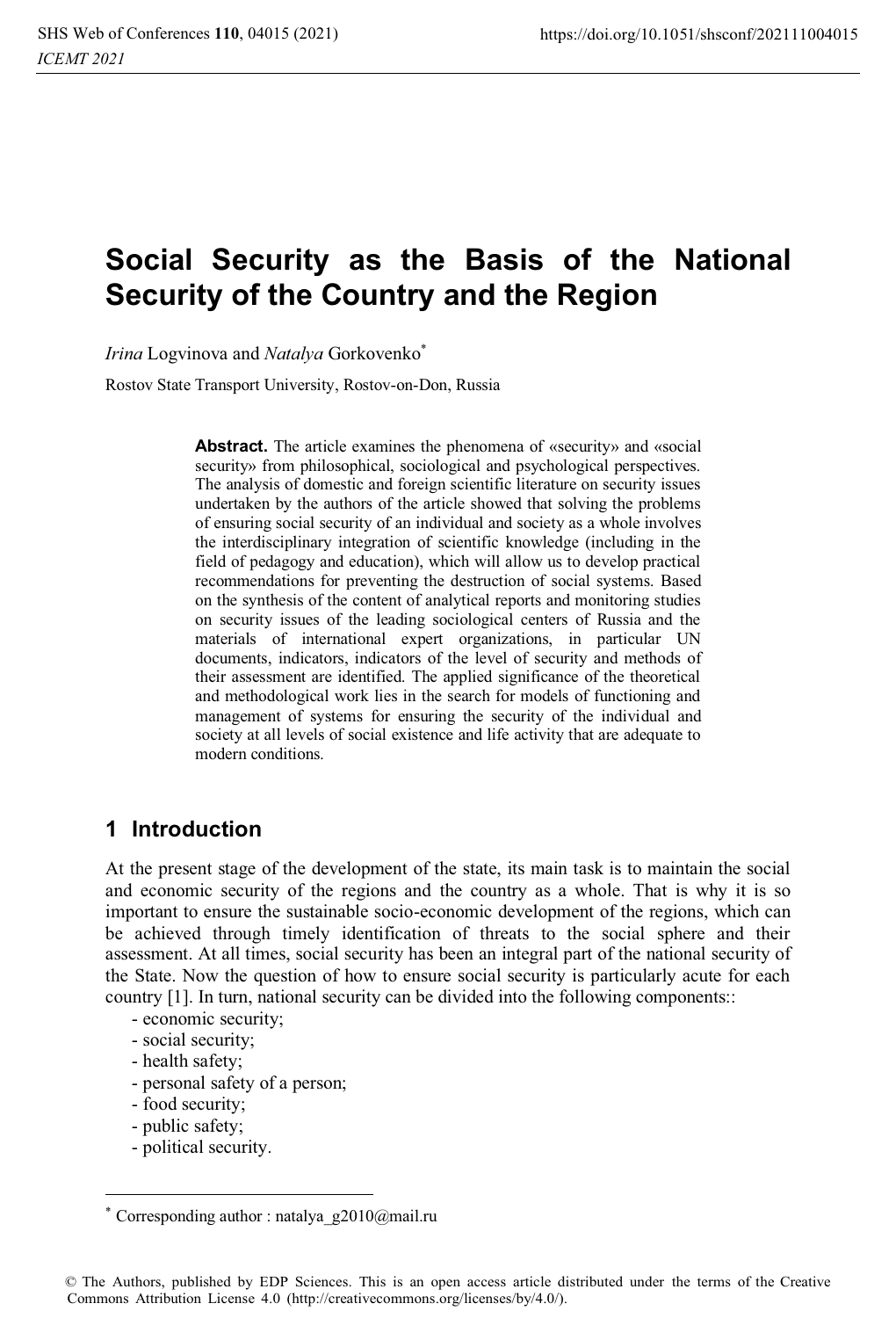All of the above components interact with each other and are part of a single system, so we can say that the concept of social security includes the fight against poverty, crime, the protection of jobs, income, health security and the preservation of the environment.

Social security can be defined as the interaction of various social strata and groups in society on the principles of partnership, which ensures sustainable development and sociopolitical unity of society and the state and interaction with other states [2].

### **2 Methods**

To ensure social security, special mechanisms are needed that combine all the processes taking place in the socio-economic sphere. The social security mechanism is a system of organizational, economic and legal measures to prevent socio-economic threats.

Elements of the social security mechanism:

- monitoring of the economy and society, conducted to identify and predict external and internal threats to society;

- development of normative values for socio-economic indicators. Non-compliance with the limit values leads to instability and social conflicts;

- legal regulation of the state in the social sphere.

At the same time, we should not forget that over time, threats to society are constantly changing and largely depend on the economic situation, the reforms carried out, the political situation in the country, etc., which means that the mechanism for ensuring social security is adaptive.

Any mechanism can work effectively if certain principles of its operation are observed:

сomplexity — takes into account all factors that affect the state of security;

 systematic – constant consideration of all forms of the socio-economic sphere, both external and internal;

 variability – identification of several options for resolving socio-economic development;

 acceptable risk – implementation of available measures aimed at protecting people in the market environment and preventing them from exceeding the threshold values.

Based on these principles, it is advisable to consider the mechanism of social security by levels:

- strategic level. The mechanism works at this level to eliminate social contradictions. The level is characterized by the development of system-forming socio-economic decisions, which are reflected in strategies and programs to ensure social security;

- tactical level. The mechanism consists in solving tasks that are related to eliminating specific threats or preventing their impact on the social sphere;

- operational level. At this level, the social security mechanism works to eliminate the consequences of threats and negative impacts.

The presented level gradation of the mechanism of ensuring social security is also reflected in the system of ensuring the security of the state. This relationship between the mechanism and the system is expressed in the development of a security policy, concept, and national security strategy. Thus, the process of ensuring social security develops into ensuring economic and national security.

Of course, the mechanism of ensuring social security alone will not allow us to fully assess all the emerging threats. Special methods are used for such purposes.

The main methods that are used to assess threats in the socio-economic sphere are:

- statistical and mathematical method;

- analytical method;
- comparison method.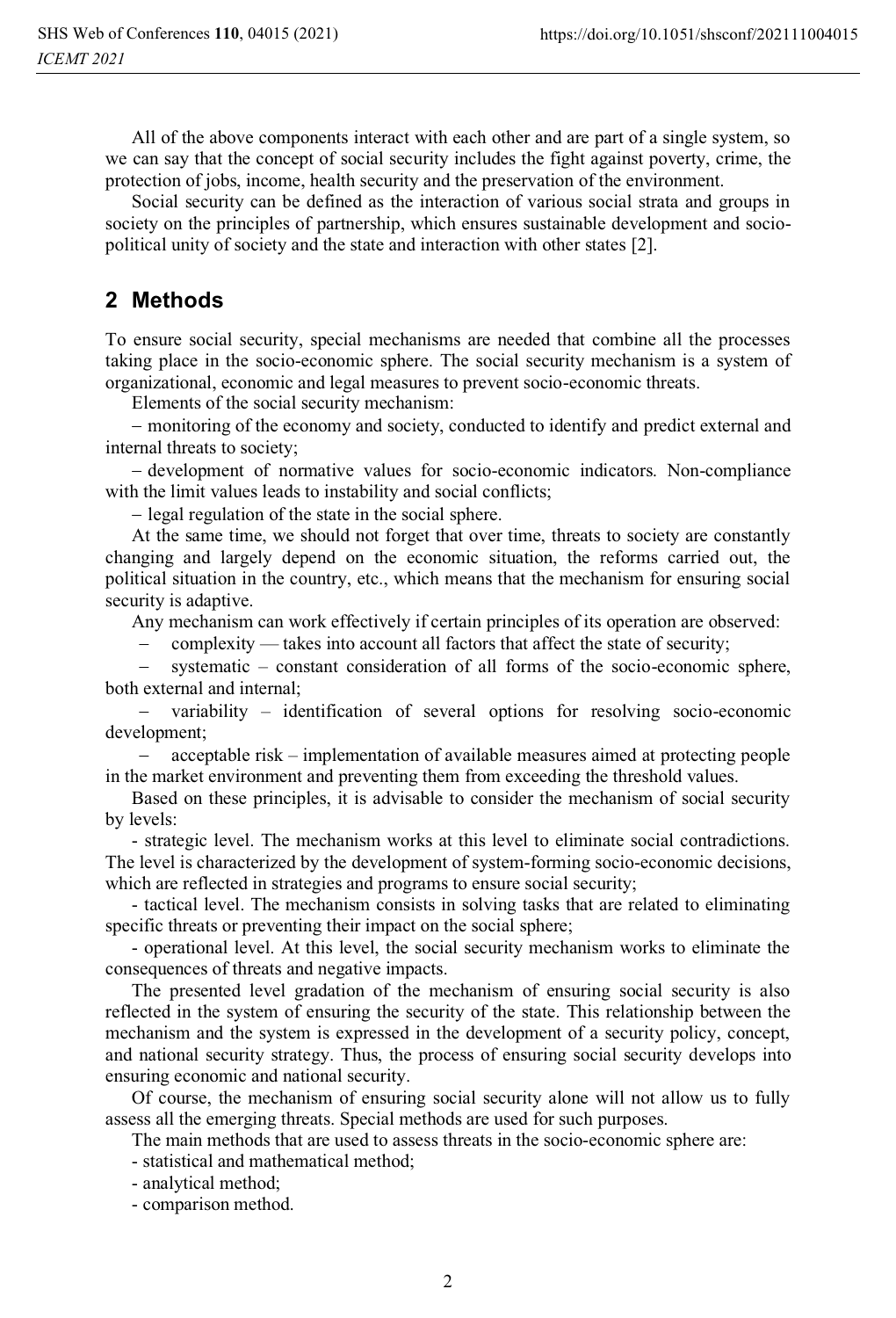$\lambda$ 

The statistical-mathematical method is the study of official statistics, its analysis and calculation of the necessary indicators. The analytical method is based on identifying the nature of threats, determining the causes of their occurrence and the consequences of these threats. The method of comparison is to compare the indicators of the crisis elements of the social sphere in one region with the indicators of other regions and the country as a whole. To increase the level of threat assessment, it is recommended to use all methods in a comprehensive manner.

# **3 Results**

The threat of population poverty is the prevailing threat in the system of ensuring national security and requires the formation of a comprehensive policy to overcome poverty both at the national level and in the regional context.

The main directions and mechanisms of the regional poverty reduction policy model are presented in the figure 1.

| Improving poverty monitoring and assessment                                                 | •development of the methodology for measuring the level of poverty<br>•expansion of the practice of using regional budget surveys of the<br>population                                                                                                      |
|---------------------------------------------------------------------------------------------|-------------------------------------------------------------------------------------------------------------------------------------------------------------------------------------------------------------------------------------------------------------|
| Reducing economic poverty by ensuring effective<br>employment of the working-age population | •creating conditions for increasing self-employment of the population<br>•improving the sphere of remuneration                                                                                                                                              |
| Reducing child poverty                                                                      | .increasing the amount of child benefit<br>. promoting the growth of women's employment<br>.improving the tax policy for families with children                                                                                                             |
| Development of targeting of social assistance<br>provision                                  | .increasing the amount of funding for targeted social programs<br>• changing the conditions for checking the need for inclusion in targeted programs<br>• creating conditions for the development of the process of social support and<br>social adaptation |
| Modernization of the program-target approach in<br>the social sphere                        | .inclusion of indicators of poverty and inequality of the population in state<br>programs as expected results of their implementation                                                                                                                       |
| Improving access to education and health services<br>for the poor                           | • granting the right to free education based on need<br>. organization of preparatory courses at higher educational institutions for children<br>from poor families<br>• raising public awareness of free health services                                   |

**Fig. 1.** The main directions and mechanisms of formation of the regional policy of overcoming poverty

In the model of regional policy to overcome poverty, it is important to correctly determine the directions of the policy.

The direction "Improving poverty monitoring and assessment" implies two mechanisms for reducing poverty in the region.

The first mechanism is the development of a methodology for measuring the level of poverty, which involves the creation of an integral indicator of overcoming poverty. The integral indicator should include a wide range of statistical indicators of socio-economic development. Thanks to this indicator, it will be possible to assess the effectiveness of decisions taken to reduce the level of poverty and monitor the effectiveness of measures aimed at overcoming poverty.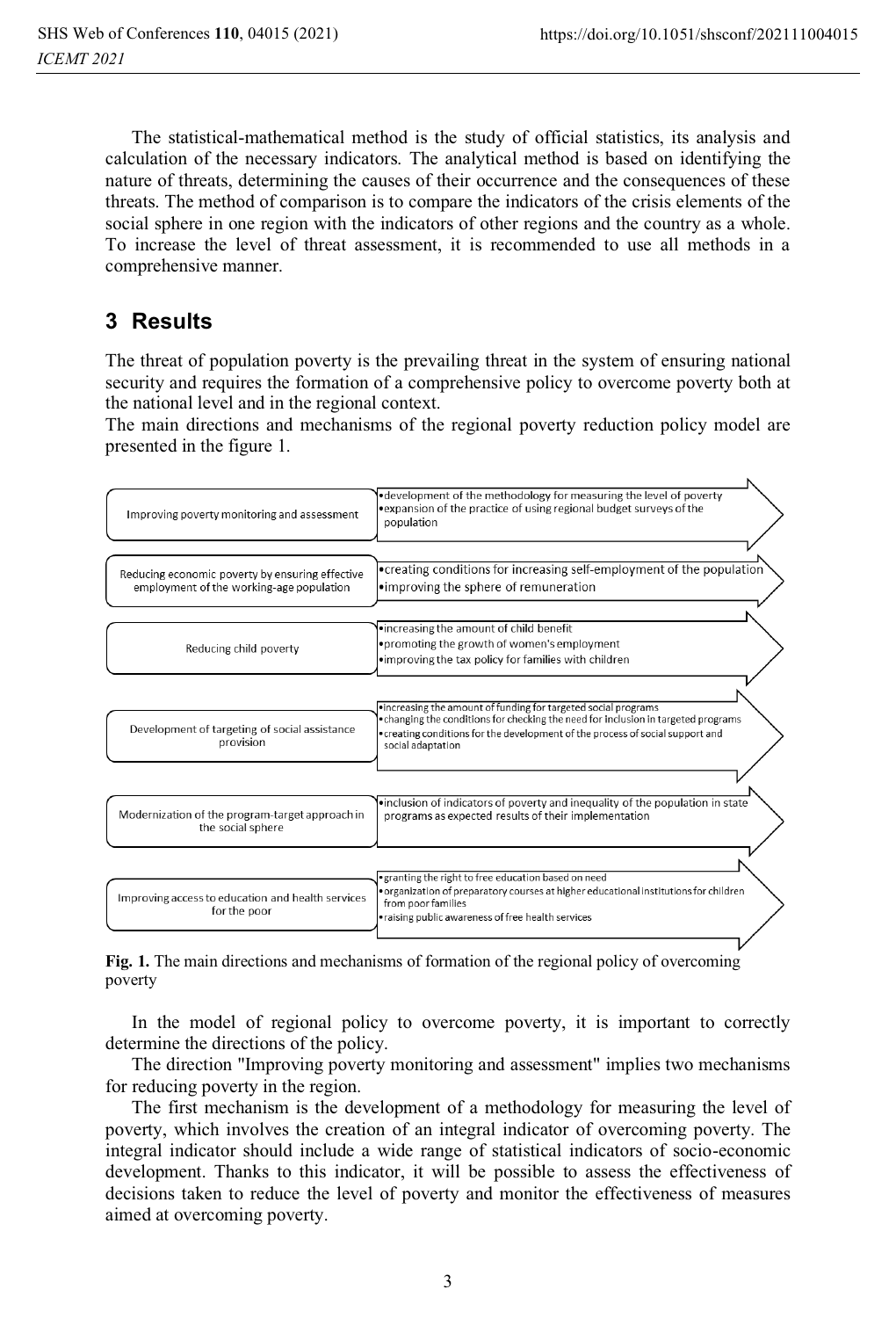The list of indicators of regional budget surveys should be expanded to include in the integral indicator, among such indicators it is necessary to note:

- indicators of relative poverty (for example, at the level of 50% of the average per capita income);

- indicators of the effectiveness of targeted social assistance (the number of poor people covered by targeted social programs);

- assessment of the level of child poverty (access to education and child health services);

- assessment of non-monetary aspects of poverty (living conditions, access to social services, health and education services);

In addition to all the above, budget surveys should be aimed at recognizing the risk factors of poverty and identifying their impact on the development of poverty.

The second direction of the regional policy model is "reducing economic poverty by ensuring effective employment of the working-age population", which involves the use of such measures as: creating conditions for self-employment of the population through the development of small businesses and improving the sphere of remuneration.

Measures to employ the working-age population are aimed at developing small businesses and attracting young people to this sector of the economy. To do this, it is necessary to improve the system of concessional lending, on the terms of low interest rates, simplify collateral, and develop public-private cooperation in order to minimize business risks. The development of small businesses can take place in such areas as:

- preschool education (opening of private kindergartens);

- career guidance and creative activities (opening rehabilitation centers for children and adolescents with disabilities);

- sports and tourism (opening gyms, swimming pools, creating tourist routes);

- ecology (enterprises for street cleaning and processing of non-decomposable garbage).

Improving wages in order to reduce the level of poverty is made possible by the conclusion of long-term employment contracts, the formation of a system of incentives for the implementation of work plans, employee initiatives and the quality of work.

The policy of "reducing child poverty" involves the use of mechanisms to increase child benefits, increase the employment of women and improve the tax policy for families with children.

An increase in child benefits is necessary to reduce child poverty. To this end, it is proposed to provide benefits not only for families with incomes below the subsistence minimum, but also with incomes equal to or below 1.5-2 subsistence minimums. This measure will help families with children to avoid the risk of falling into the poor.

An important role in reducing child poverty is played by measures to increase the labor activity of women and their professional training. As a rule, women are discriminated against in the labor market. To eliminate this threat, it is necessary to provide employers who employ women with young children with benefits of various types and directions. In order to support unemployed women with children, the employment centers of the Rostov region need to create a list of jobs with a greater focus on this category of unemployed, and also need to create on a permanent basis courses for improving skills and acquiring new skills for unemployed women [3].

In addition, an important area is the improvement of tax benefits for families with children, not only at the regional level, but also at the federal level. This direction involves the establishment of deductions for families with children on personal income tax in the amount of the subsistence minimum, as well as the exemption of large families from paying transport tax.

Regional policies to overcome poverty cannot do without increasing the effectiveness of targeted social assistance. To achieve this goal, it is necessary to increase funding for targeted social programs, change the conditions for checking the need for inclusion in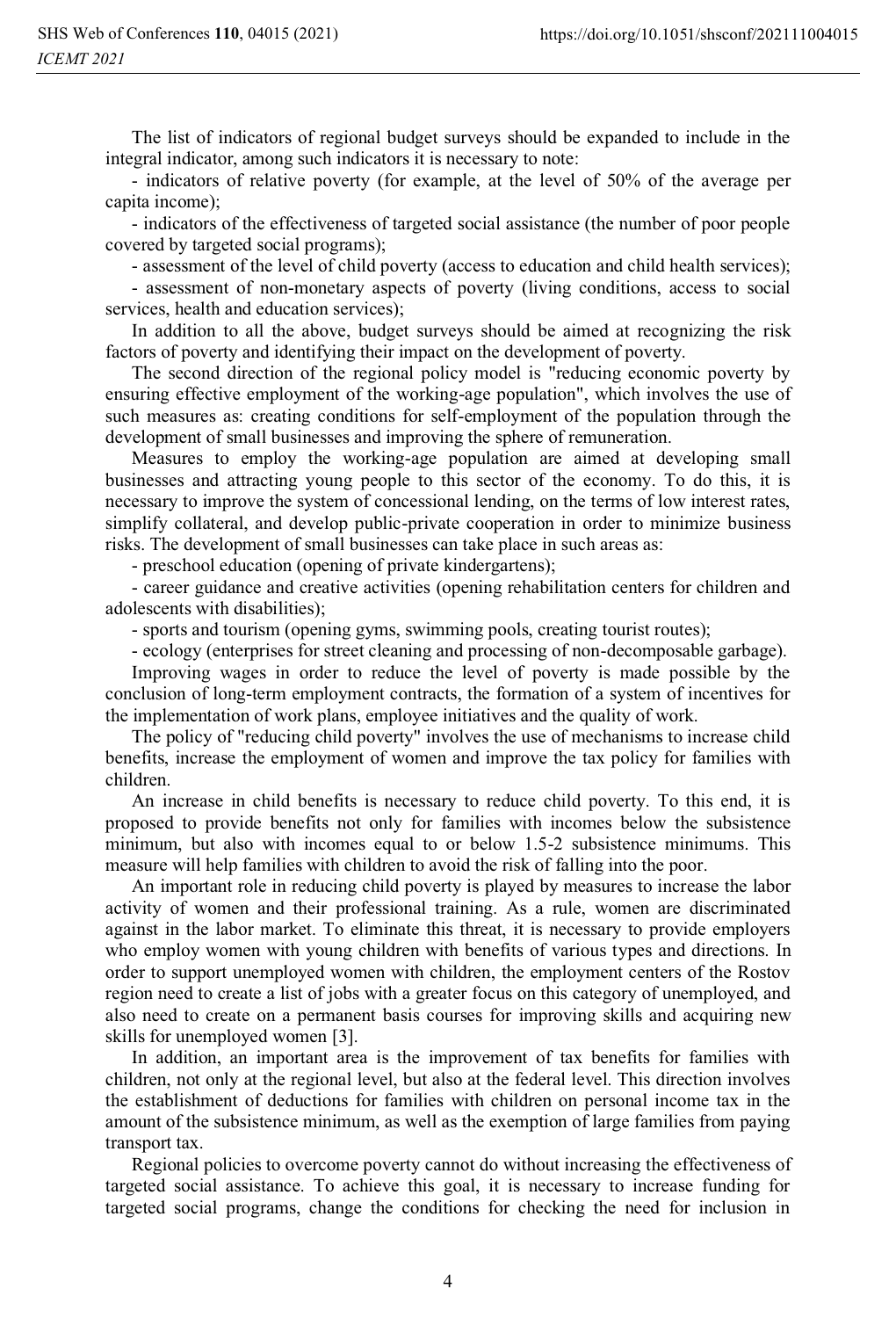targeted programs, and create conditions for the development of the process of social support and social adaptation [4].

The increase in monetary assistance to poor citizens will be possible due to the increase in the importance of targeted programs in the total social expenditures of the consolidated budget of the region. At the moment, in the system of social benefits, priority is given to certain categories of citizens and people of retirement age. An increase in the amount of financial assistance in the framework of targeted social programs [5], child allowances and subsidies for housing and communal services is possible only by reducing the expenditure of budget funds to support certain categories of citizens. The reduction of budget resources in relation to certain categories of citizens can be carried out with the help of:

- cancellation of benefits;

- cancellation of benefits for new recipients with the continuation of the provision of benefits to citizens who already use them;

- providing benefits only to those citizens whose income does not exceed 1.5 subsistence minimum [6].

Improving the conditions for checking the need for social assistance is a priority, since often non-poor residents of the Rostov region use social assistance. To accomplish this task, it is possible to introduce a point system of need for targeted social assistance, which will be based on such criteria by which a citizen who has asked for help can independently improve their well-being.

To improve the targeting of social assistance provided on the basis of the contract, it is necessary to create conditions for social support of social adaptation contracts. This mechanism includes training of specialists in social support of social adaptation contracts, which is aimed at gaining knowledge in the field of legislation related to the registration of individual business activities, as well as the development of guidelines and instructions that specify the stages of social support of contracts.

The implementation of the direction of "modernization of the program-target approach", which includes the inclusion of indicators of poverty and inequality of the population in the state programs of the Rostov region as the expected results of their implementation, is necessary because the program-target approach is an effective method of managing the socio-economic development of the region. The target orientation of state programs can be:

- reducing the share of the population with incomes below the subsistence minimum;

- reduction of the decile coefficient;

- increase in the share of employed poor citizens in the total number of poor people;

- increase in the share of the poor who received support for the organization and development of entrepreneurship.

The latter direction in the model of regional policy for overcoming poverty involves increasing the availability of health and education services for the poor. Currently, access to free education can be obtained with high grades and a high score on the unified state exam, but it is necessary to make the best graduates from poor families priority candidates for free education [7]. There is also a need to create preparatory courses for gifted children from poor families on the basis of higher educational institutions.

### **4 Сonclusions**

Creating a regional policy to reduce the threat of poverty. When implementing the proposed regional policy, the executive authorities of the Rostov region will observe a stable reduction in poverty, inequality in the distribution of income of the population, as well as socio-economic development of the region [8].

In addition to the mentioned directions in the policy of overcoming poverty, it is necessary to add the importance of covering the problem of poverty in the mass media and